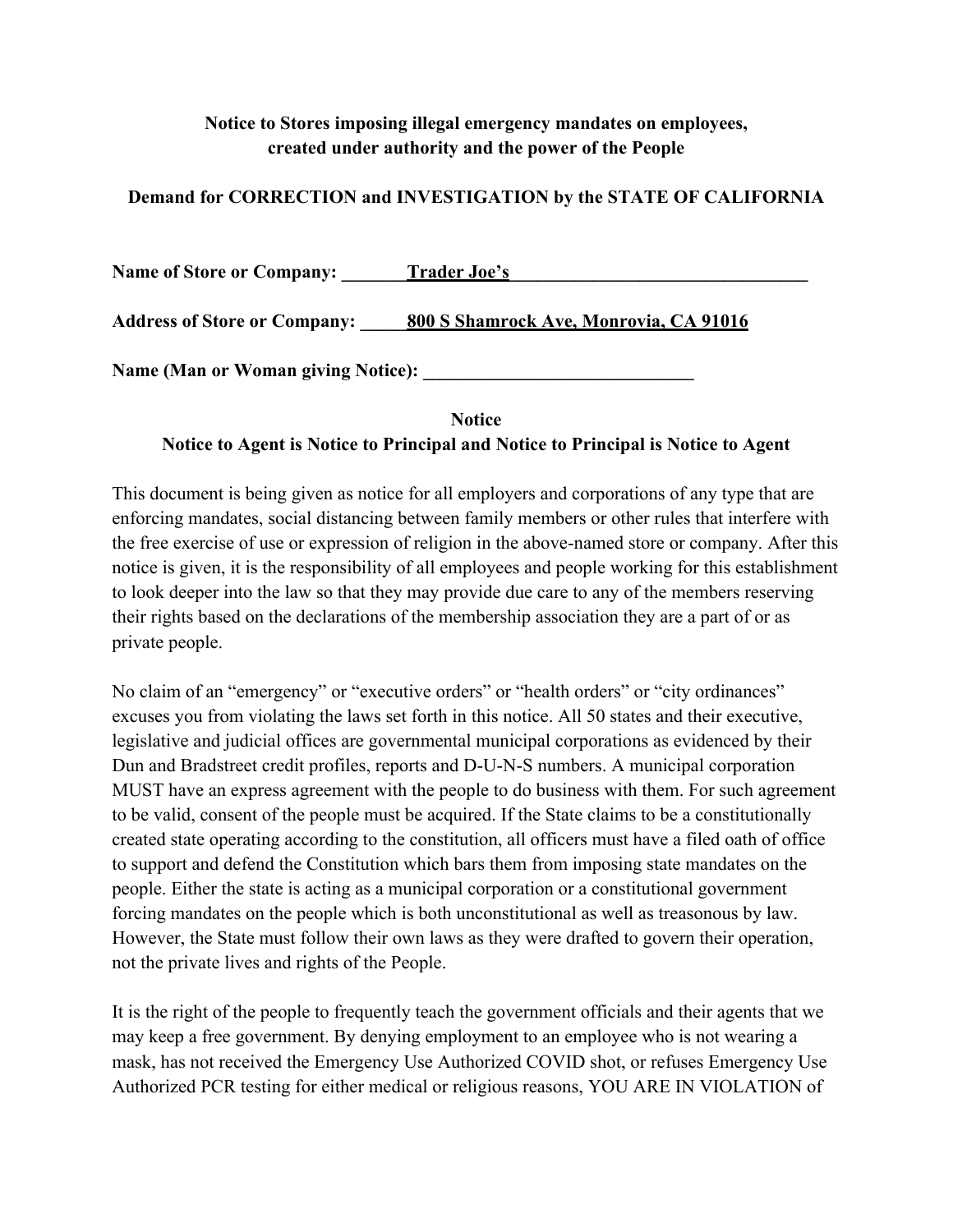at least eight federal laws and seven California state laws. Any violation of the following laws WILL BE REPORTED to the appropriate authorities:

## **U.S. FEDERAL LAWS**

#### **1. U.S. Constitution, Article VI clause 2**

"This Constitution, and the Laws of the United States which shall be made in Pursuance thereof; and all Treaties made…shall be the supreme Law of the Land; and the Judges in every State shall be bound thereby, any Thing in the Constitution or Laws of any State to the Contrary notwithstanding.

The Constitution and all treaties made including human rights treaties are the supreme law of the land. Any laws repugnant to the Constitution and treaties made are null and void on their face.

#### **2. U.S. Constitution, Article 1, Section 8, Clause 17**

"To exercise exclusive Legislation in all Cases whatsoever over such District (not exceeding ten Miles square)…and to exercise like Authority over all Places purchased by the Consent of the Legislature of the State in which the Same shall be, for the Erection of Forts, Magazines, Arsenals, dock-Yards, and other needful Buildings;"

The employee is a non-citizen national of the United States of America. Congress does not have the power to exclusively legislate laws for the United States of America which is comprised of the 50 sovereign states. A non-citizen national is not a federal 14<sup>th</sup> amendment citizen and is therefore immune from federal legislative acts.

#### **3. U.S. Constitution, Article 1, Section 8, Clause 3**

"Congress Shall Have Power… to regulate Commerce with foreign Nations, and among the several States, and with the Indian Tribes…" The people created the United States Constitution as well as the State Constitutions. Giving power to governments to allow for the establishment of entities in commerce that would use the peoples roads and at times carry passengers or products in order to build wealth that was outside of the individual rights of men and women handling their own private affairs. Because you are working by privilege and are in use of the power of the people, you are not allowed to restrict access of the people to full use and service of your establishment. See below.

Public Law 88-352, Sec. 201 (a) "All persons shall be entitled to the full and equal enjoyment of the goods, services, facilities, privileges, advantages, and accommodations of any place of public accommodation, as defined in this section, without discrimination or segregation on the ground of race, color, **religion**, or national origin in."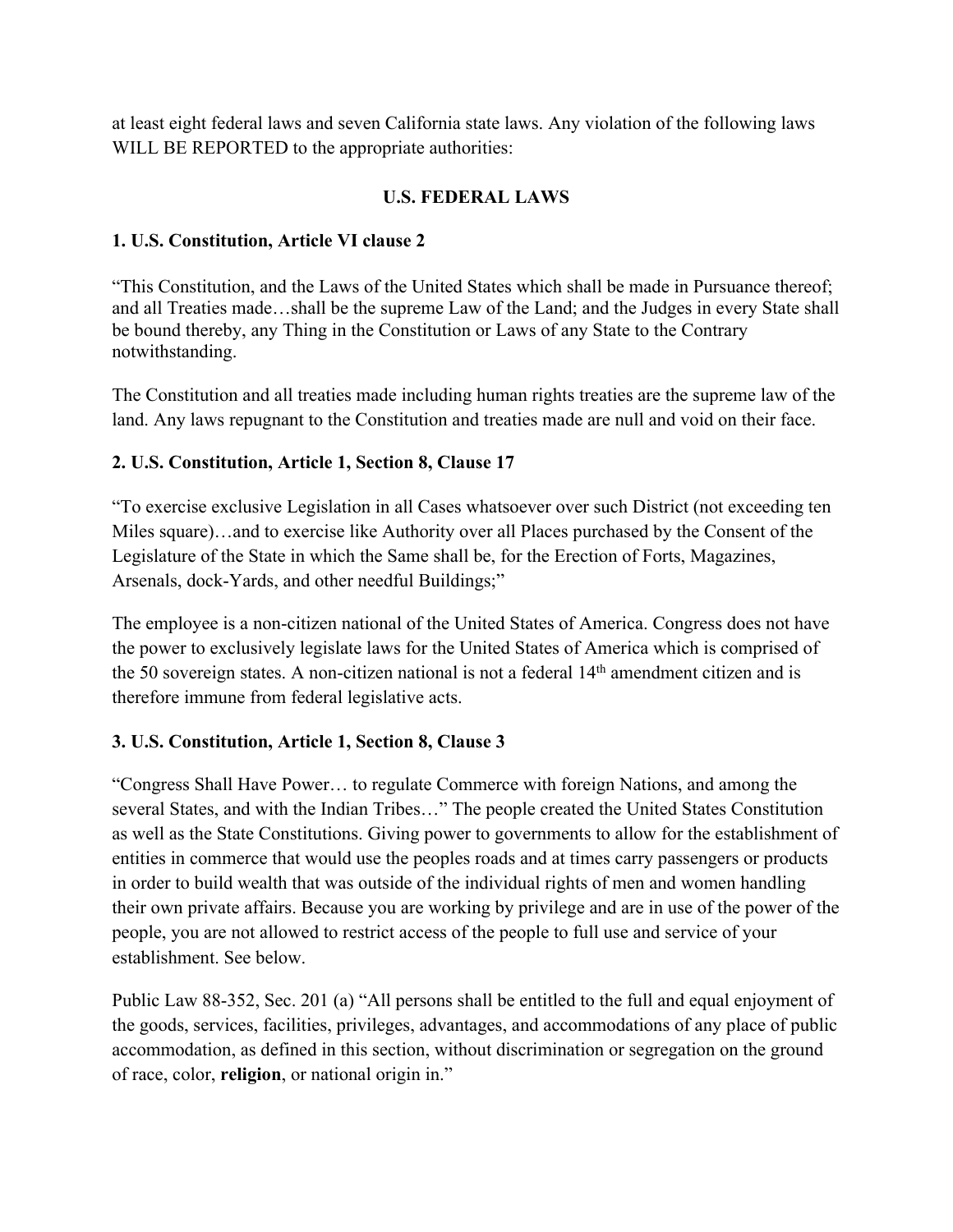#### **4. U.S. Constitution, 4th Amendment, Right to Privacy**

Forcing a person to wear a mask or receive an Emergency Use Authorized shot without their consent is a violation of the 4th Amendment. Further, gathering vital statistics such as taking one's temperature is a violation of a person's right to privacy. Violation of this protection will result in your actions being reported to the U.S. Department of Justice, which is required by law to investigate Civil Rights Violations. No law is valid or lawful that violates the Constitution. No health order, emergency order, state of emergency, municipal ordinance, or store policy may suspend or violate the Constitution, period.

## **5. U.S. Title 52, Civil Rights Act of 1964: Unlawful to Discriminate in place of Public Accommodations**

Your business establishment is legally defined as a place of "public accommodation" (even as a private business) and as such you may not prohibit entry or employment by discriminating against someone for their medical condition, disability, or religious views. If someone is unable or unwilling to wear a mask or receive an Emergency Use Authorized shot for one of those reasons you may not prohibit their entry, nor may you file a charge of trespassing because of their legally protected status. **Just as you would not be able to deny employment to someone based on their skin color, you may not deny employment to someone based on their bare face.**

## **6. U.S. Title 42, Section 12101: Unlawful to Deny Entry (and Employment) to Persons with Disability or perceived medical condition (ADA)**

Your business establishment is legally defined as a place of "public accommodation" and as such you may not prohibit entry by discriminating against someone for their medical condition or disability. If someone is unable or unwilling to wear a mask for one of those reasons you may not prohibit their entry, nor may you file a charge of trespassing because of their legally protected status**. Just as you would not be able to deny entry to someone in a wheelchair, you may not deny entry to someone not wearing a mask.** Having someone else shop for them, or requiring curbside delivery is NOT a reasonable accommodation, as it denies the "full enjoyment and equal access to facilities, services and accommodations," as REQUIRED BY LAW.

## **7. U.S. Americans with Disabilities Act: Unlawful to Deny Entry (and Employment) to Persons with Disability or perceived medical condition**

Your business establishment is legally defined as a place of "public accommodation" and as such you may not prohibit entry or employment by discriminating against someone for their medical condition or disability. If someone is unable or unwilling to wear a mask or receive an emergency authorized shot for one of those reasons you may not prohibit their entry, nor may you file a charge of trespassing because of their legally protected status**. Just as you would not**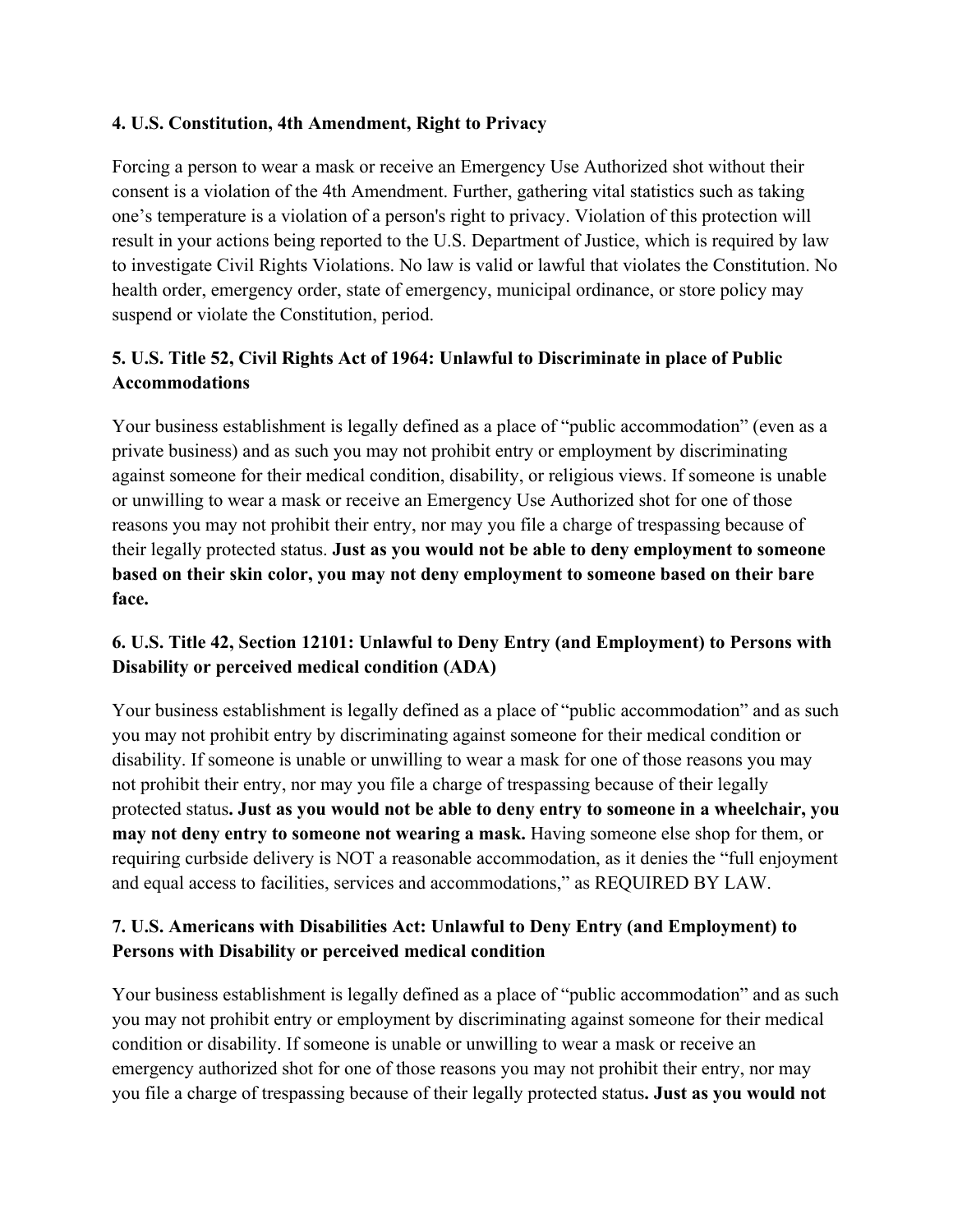**be able to deny entry or employment to someone in a wheelchair, you may not deny entry to someone not wearing a mask or who has received an Emergency Use Authorized shot.** 

#### **8. 21 U.S. Code § 360bbb-3: Authorization for Medical products for Use in Emergencies**

No Emergency Use Authorized medical devices can be mandated, this includes, but is not limited to, all COVID-19 shots, all masks and other forms of face covering, and PCR testing. Instead, the option to accept or refuse all products is required.

## **CALIFORNIA STATE LAWS**

#### **1. California Constitution, Article 1, Section 1**

All people are by nature free and independent and have inalienable rights. Among these are enjoying and defending life and liberty, acquiring, possessing and protecting property, and pursuing and obtaining safety, happiness and privacy. Therefore, attempting to deny an employee from acquiring and maintaining equal employment treatment as other employees, as they have a right to enjoy, is unlawful and a violation of Constitutional liberties in California.

#### **2. California Constitution, Article 1, Section 2**

Every person may freely speak. A law may not restrain or abridge livery of speech. (Muzzling one's face with a muzzle does not allow for one to freely speak, and it abridges freedom of speech). Therefore, denying employment due to an employee or person not wearing a mask (regardless of having received an Emergency Use Authorized COVID-19 shot) is a violation of the California Constitution.

#### **3. California Constitution, Article 1, Section 4**

Free exercise and enjoyment of religious expression without discrimination. If covering one's face or receiving an Emergency Use Authorized shot intrudes on the religious expression of an individual, that right to religious expression may not be denied.

#### **4. California Business and Professions Code 2052: Practicing medicine without a license**

Requiring someone to wear a mask or receive an Emergency Use Authorized shot is a medical intervention. Unless you are a licensed medical professional, you have no authority to recommend such a practice. Further, a surgical mask and all COVID-19 shots are designated by the FDA as a "medical device." You have no legal authority, responsibility, or liability to require that of either your customers or your employees.

No "emergency order" supersedes established law. Any "health order" related to mask-wearing or shot-recieving is unlawful and unenforceable by law.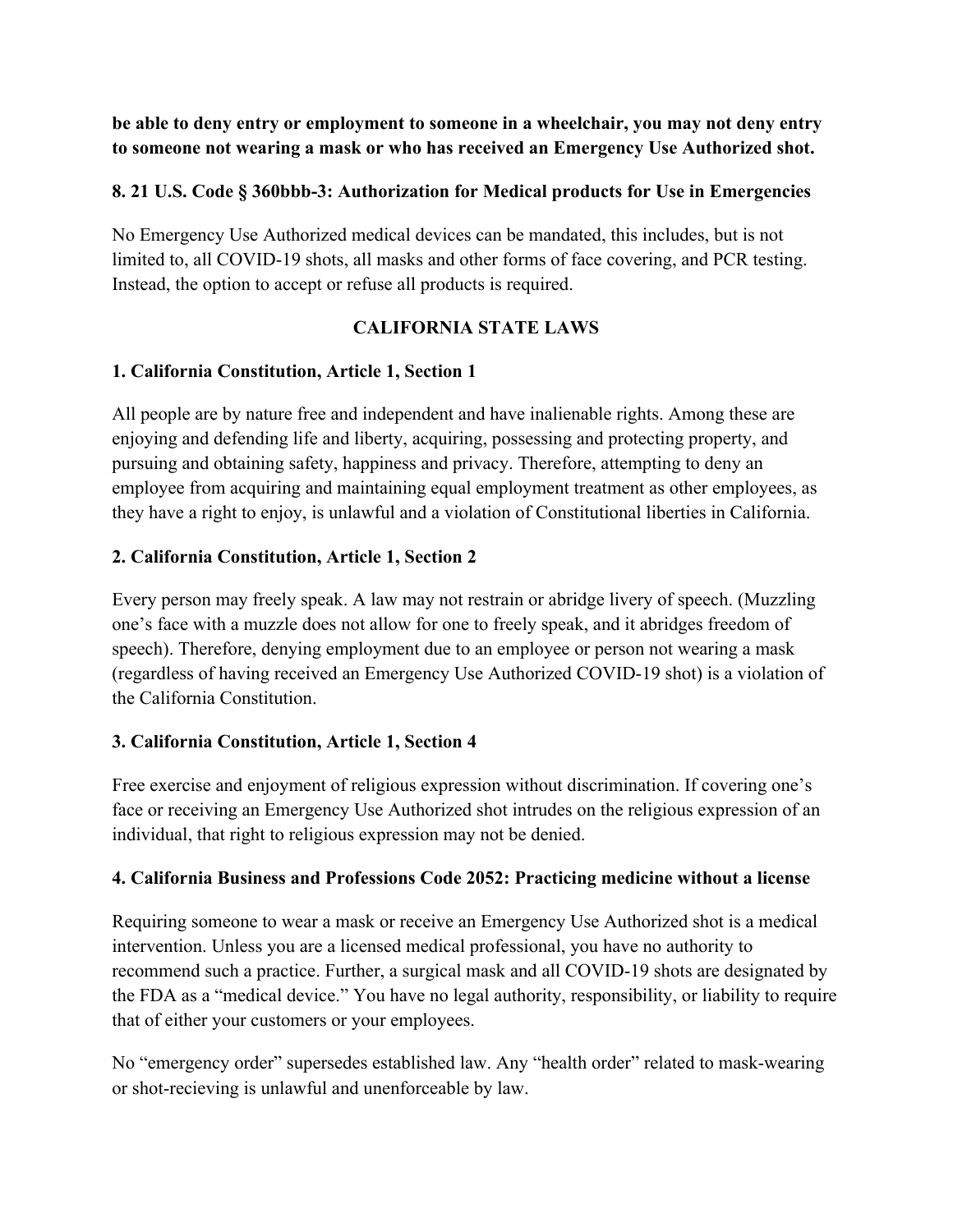#### **5. California Penal Code 538(d) PC: Impersonating a peace officer**

You are not a law enforcement officer and have no authority to enforce any law or order. Impersonating a law enforcement officer is a crime in this state under **California Penal Code 538(d) PC.** This violation carries the penalty of one year in jail and a \$2,000 fine. You will be reported to authorities for this violation.

#### **6. California Civil Code 51: Free and Equal Access to Public Accommodations**

Your business establishment is legally defined as a place of "public accommodation" and as such you may not prohibit entry or employment by discriminating against someone for their medical condition, disability or religious views. If someone is unable or unwilling to wear a mask for one of those reasons you may not prohibit their entry, nor may you file a charge of trespassing because of their legally protected status. **Just as you would not be able to deny entry or employment to someone wearing a turban, you may not deny entry or employment to someone not wearing a mask.** 

## **7. California Civil Code 52.1: Tom Bane Act protects personal rights and carries \$25,000 fine for each violation**

If any person interferes with threat, intimidation or coercion with the exercise of enjoyment of an individual's rights secured by the Constitution of the United States or the Constitution of California, the Attorney General or any district attorney or city attorney may bring a civil action or injunction in order to protect the peaceable exercise or enjoyment of the rights secured. **A civil penalty of \$25,000 may be assessed against EACH PERSON VIOLATING THESE RIGHTS. Further, an individual may also institute and prosecute a civil case for damages.**

The people realize, the "person" in this statute is one of those acting as government personnel, and this statute does not and cannot apply to the people, who are in the private sector.

Now that the people, our servants, and our corporations have an understanding, the following penalties will be assessed if you wish to infringe upon the people's right to be free:

Please notice as a man or woman working within a corporation, you function by the permission of the people and the law that governs your store or employment facilities. This member of a Private Association, as a religion, is not to wear a mask, consume blood of man or receive vaccines, submit to, or accept any tags or labels in order to be able to buy or sell. If you, or any of your employees or officers, wish to prevent the use of any of your facilities or to intervene with full accommodation, including forced wearing of any garments or mask, this member agrees to not use your facility for \$10,000 per incident and that man or woman reserves the right to use representation of his or her choice after serving an affidavit, to exclusively hear the matter. Furthermore, it is the intention of this member to bring forth an investigation, by the legislature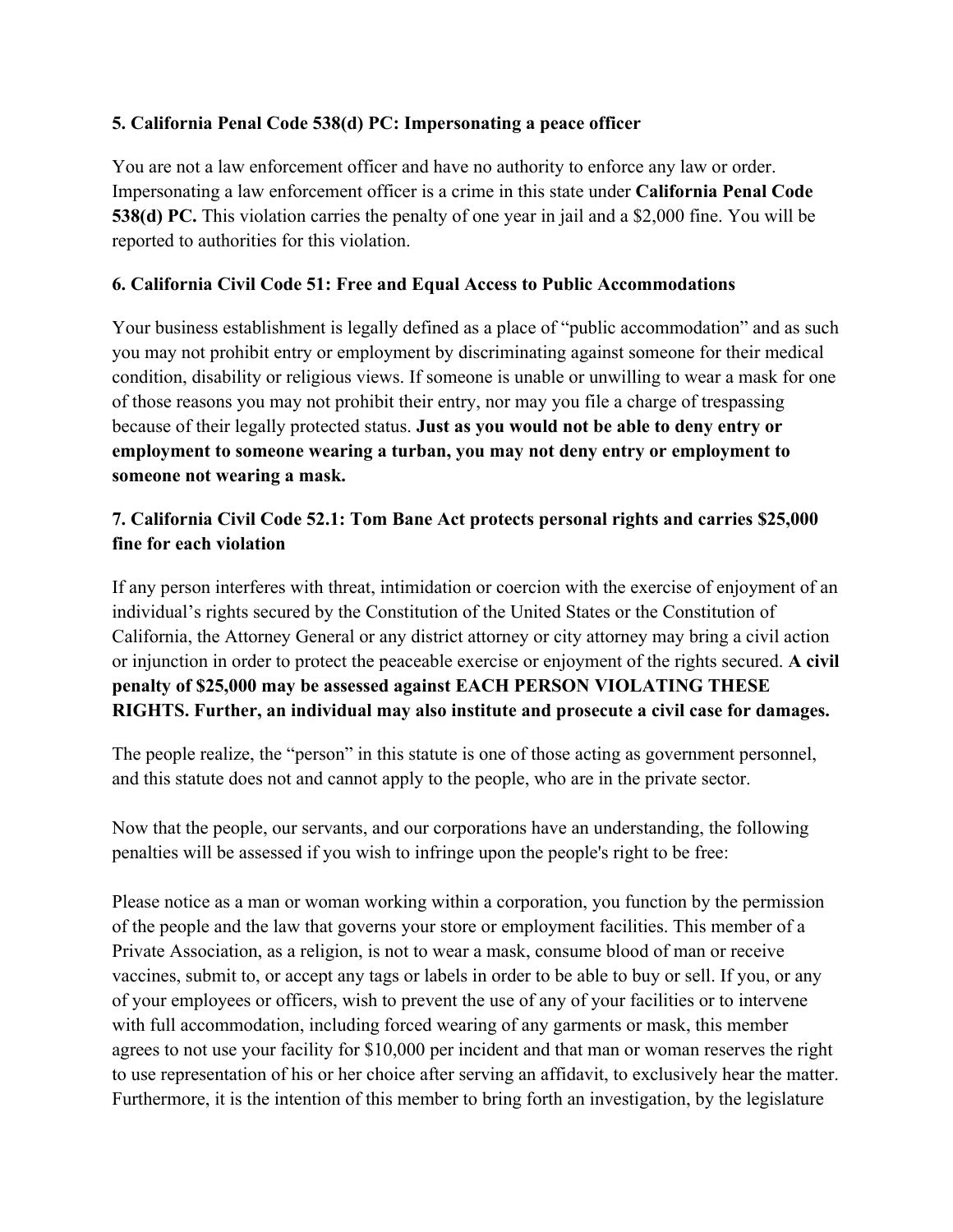of California, to regulate your affairs and correct any unlawful behavior or any limitations on the rights of the people.

Autograph of member: \_\_\_\_\_\_\_\_\_\_\_\_\_\_\_\_\_\_\_\_\_\_\_\_\_\_\_\_\_\_\_\_\_\_\_\_\_\_\_\_\_\_\_\_

Date: \_\_\_\_\_\_\_\_\_\_\_\_\_\_\_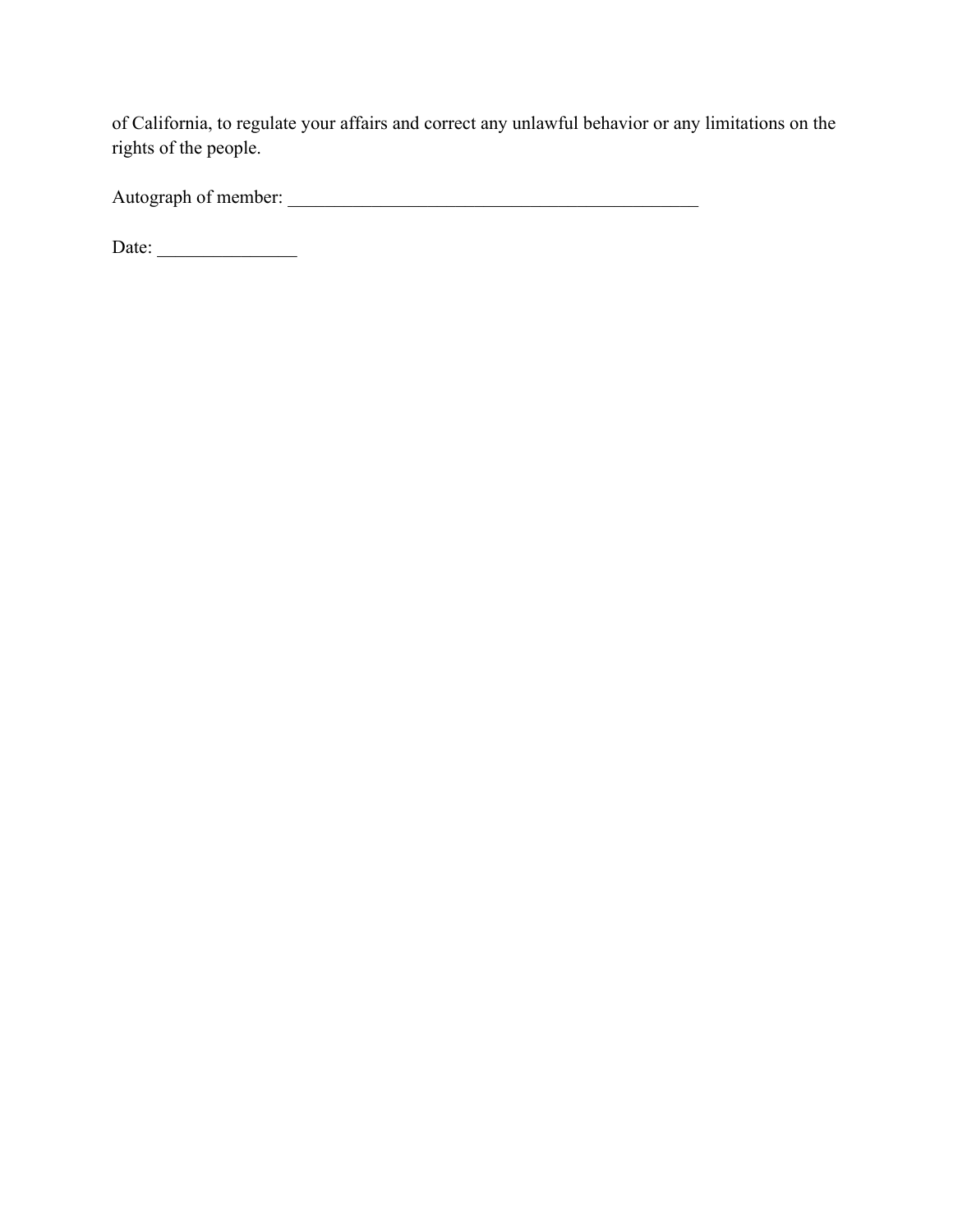# **Affidavit**

I, Jeffrey Allen House of Witzeman, aka Witzeman, Jeffrey Allen, a true man of God, in *pro per* and *sui juris*, am above the age of majority and discretion, of sound mind and competent to testify, have personal knowledge of the facts and asseverate the following:

- 1. The copies of notices and powers of attorney annexed hereto are true and correct copies of the originals.
- 2. Each power of attorney and notice has been executed by the free will act of the principal.
- 3. Affiant has no interest or profit in these proceedings.

I, Witzeman, Jeffrey Allen, affirm under the laws of God under penalty of perjury under the laws of the United States of America that the foregoing is true and correct to the best of my knowledge and belief so help me God. [28 U.S.C. 1746(1)] Executed this  $\frac{31st}{ }$  day of  $\frac{July}{ }$  2021 *anno domini*.

…..…………………………………….

Jeffrey Allen Witzeman

A notary public or other officer completing this certificate verifies only the identity of the individual who signed the document to which this certificate is attached, and not the truthfulness, accuracy, or validity of that document.

| California         |                              |
|--------------------|------------------------------|
|                    | $\overline{\phantom{a}}$ SS. |
| Los Angeles County |                              |

Affirmed and subscribed before me this  $\qquad \qquad \text{day of July in the common year two}$ thousand twenty-one.

| Notary Public | (seal) |
|---------------|--------|
|               |        |

My Commission Expires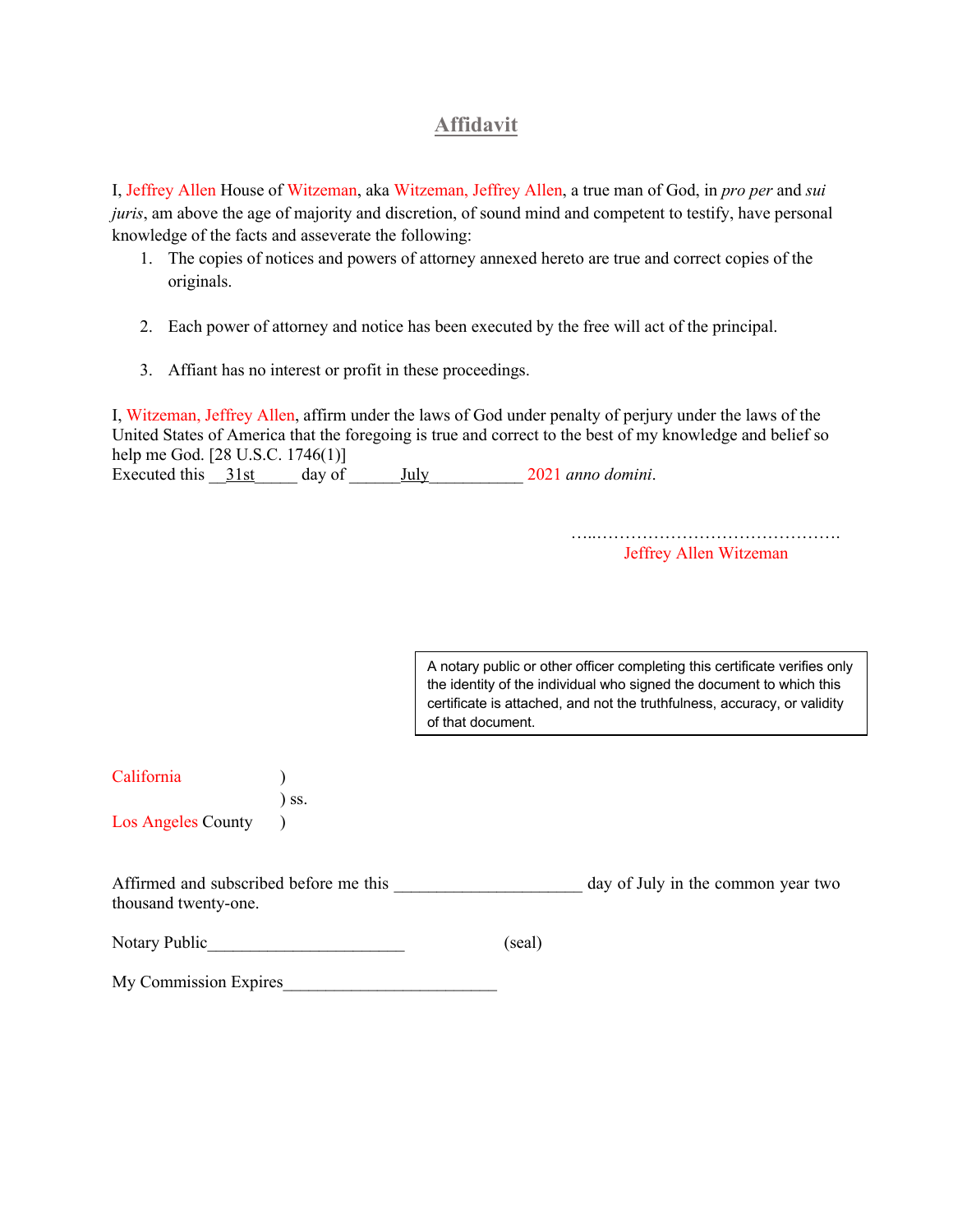7/31/21

CA Attorney General Rob Bonta 300 S. Spring St. Los Angeles, CA 90013-1230

Certified Mail # 7021 0950 0001 3636 6900

Trader Joe's has been operating illegally by requiring vaccinations and masks as a condition for employment. I and 6 employees are hereby serving notice along with my affidavit. The employees Civil Rights are being affected under the color of law. We appreciate the attorney general's work to protect the beneficiaries of the public trust.

Sincerely,

Jeff Witzeman Health Freedom For Humanity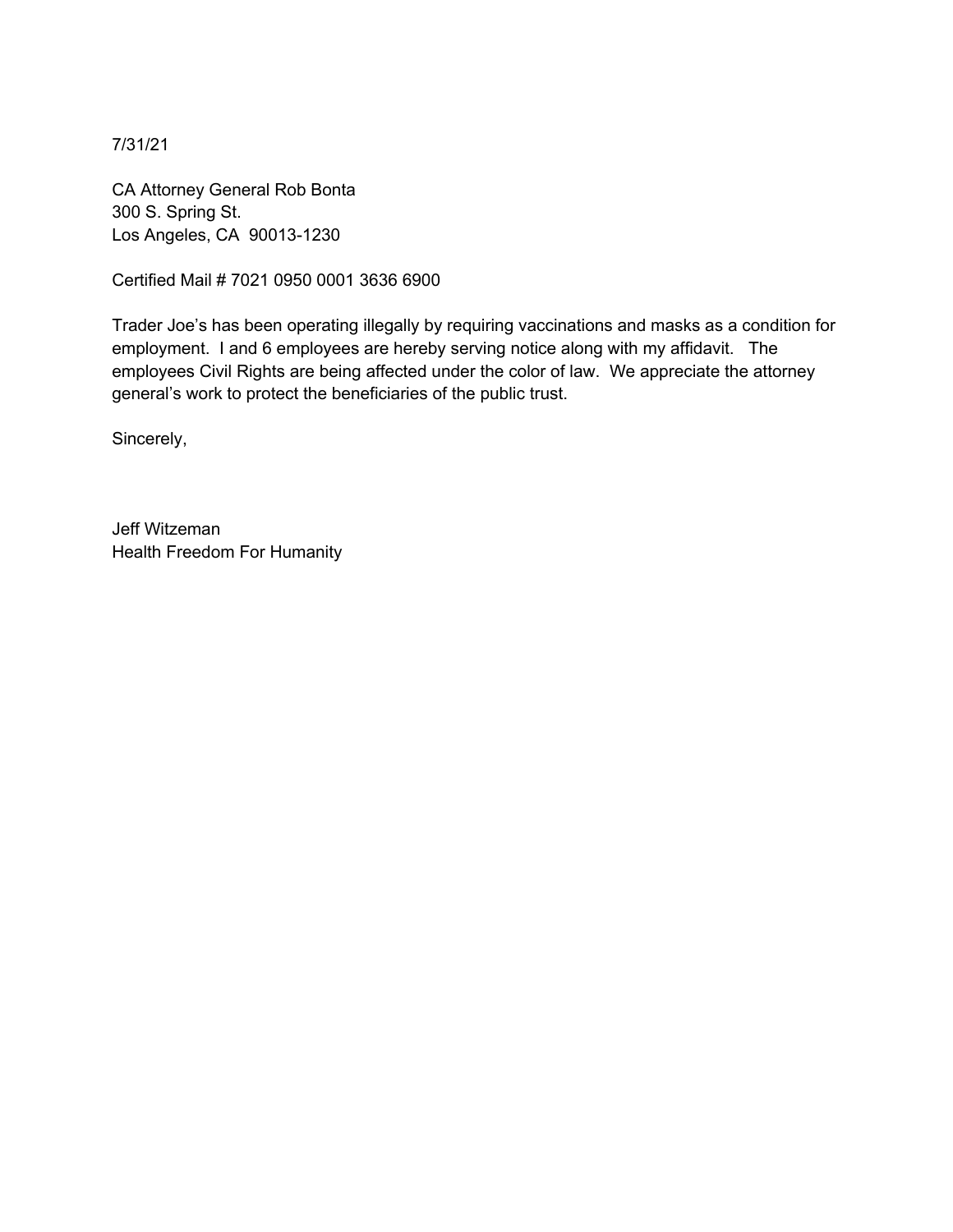#### CERTIFICATE OF SERVICE

I, Witzeman, Jeffrey Allen affirm under the laws of God, under penalty of perjury under the laws of the United States of America, that I placed powers of attorney (6 pages), notices (42 pages) and an affidavit (1 page) in an envelope, sealed the envelope and mailed the documents by placing them in the custody of the United States Post Office by certified mail to the below recipients this  $2nd$  day of

\_\_\_\_\_August\_\_\_\_\_\_\_\_\_\_ 2021 *anno domini*.

#### List all recipients below:

Ex: State of California Office of the Attorney General Rob Bonta, Attorney General 300 S. Spring Street Los Angeles, California 90013-1230 Certified Mail No.: 7021 0950 0001 3636 6900

> United States Office of the Attorney General Merrick Garland, Attorney General 950 Pennsylvania Ave. NW Washington, DC 20530-0001 Certified Mail No.: 7021 0950 0001 3636 6917

> Trader Joes, Inc. Paracorp Inc., Registered Agent 2804 Gateway Oaks Dr., #100 Sacramento, California 95833 Certified Mail No.: 7021 0950 0001 3636 6924

> > …………………………………………………

Jeffrey Allen Witzeman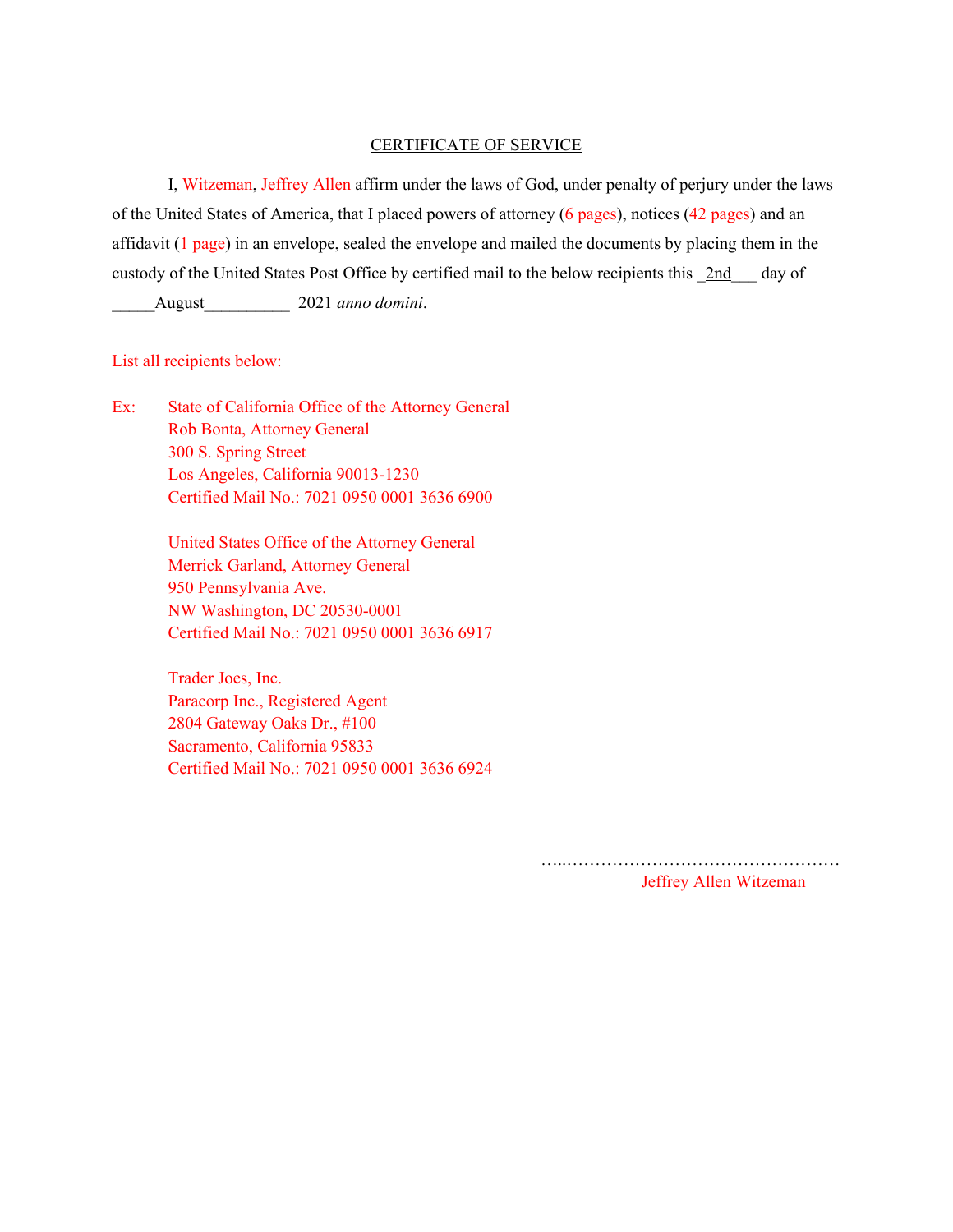7/31/21

Dan Bane, John Basilone, Nicole High Trader Joe's Corporate 800 S. Shamrock Ave, Monrovia, CA 91016 Certified Mail # 7021 0950 0001 3636 6931

#### Friends,

This is what happens when you ignore the people . . . they hold you accountable. You are currently breaking 15 Federal and State Laws by force vaccinating and masking your employees without honoring legitimate medical and religious exemptions, not to mention their Federally protected right to opt out of any Emergency Use Authorized Device (21USCode 360  $bbb-3)$ .

I have tried to reach you on multiple occasions. You have blocked my number from calling. Nicole has ignored my phone calls. John has not responded to employee's requests for Constitutionally protected medical and religious exemptions. The form attorney Kathryn has sent out for employees to fill out for a religious exemption is a joke. It reserves the right for Trader Joe's to come up with "an accommodation that does not create an undue hardship on the company." Any employee who works at Trader Joe's without a mask or vaccine for legitimate medical or religious reasons is not a hardship on the company.

The question you have to ask yourself is . . . now that we know the law, how are we going to accommodate it? We the People will not stop until you honor the constitution and respect all employee's medical freedom rights. Denying a pregnant woman a medical exemption to stop wearing a mask is despicable. You are acting like animals. I know that you are good people who have temporarily lost their way. I hope you can return to a sense of decency and re-join the human race.

I look forward to hearing from you soon.

Sincerely,

Jeff Witzeman Health Freedom For Humanity